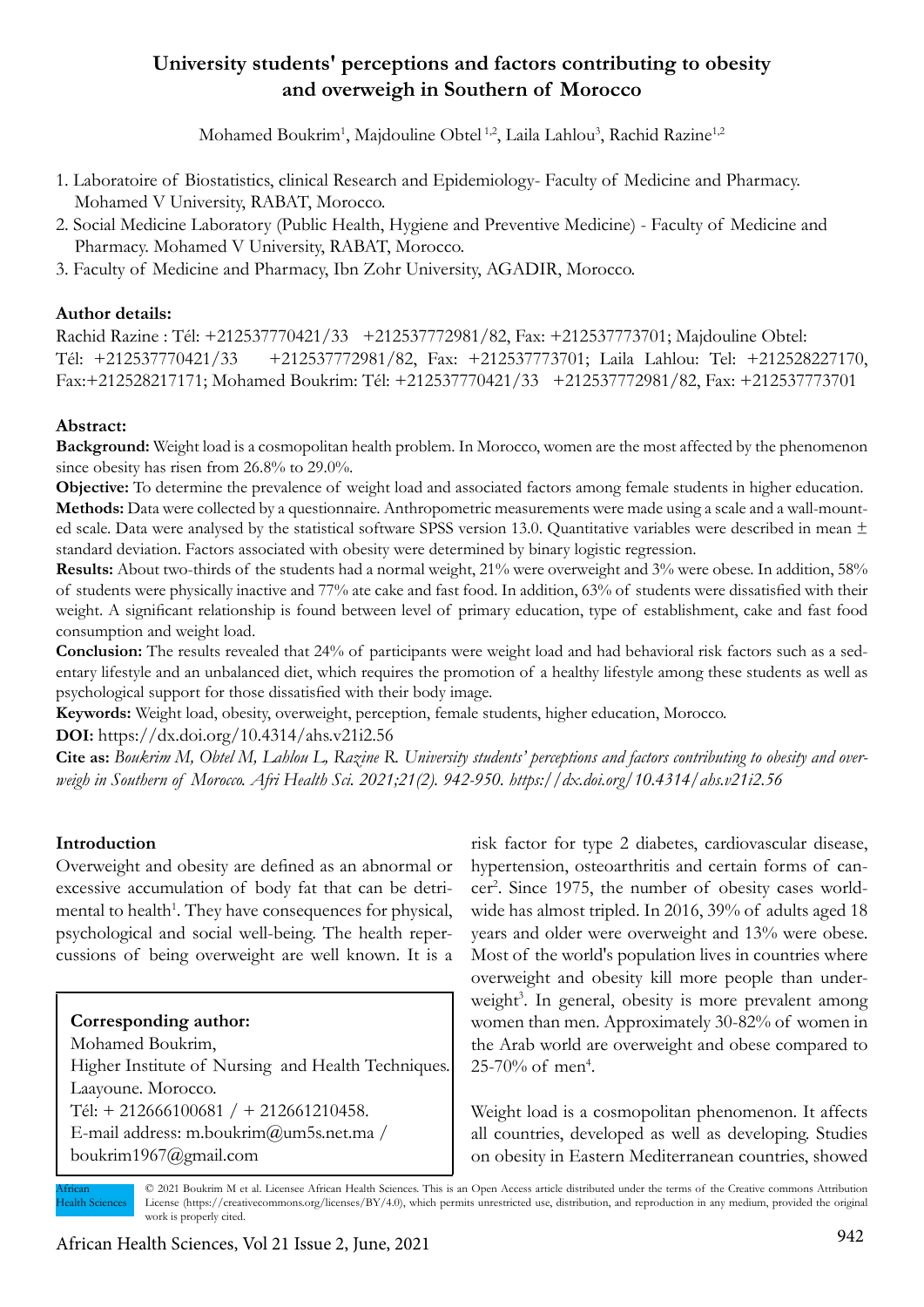that women in Bahrain and Egypt were more likely to be overweight or obese followed by women in Jordan, Syria and Oman<sup>4</sup>. In the Middle East, adults were reported to have the second highest body mass index in the world after those in North America<sup>5</sup>.

In Morocco, this prevalence has evolved between 2011 and 2018 from 50.8% to 53% in the general population, while obesity has increased from 17.9% to 20%. Women are the most affected by this phenomenon. In fact, there has been an increase in the weight load from 61.5% to 63.4%. Obesity increased from 26.8% to 29%6,7.

Several factors were blamed for the scourge, such as lack of exercise, disturbed sleep, stress, ethnicity, gender, parental education, and family income<sup>8</sup>. Not to mention the influence of the media, family and peers on body satisfaction, with an overall predominance of the effects of media images on body image perception<sup>9</sup> often leading to the adoption of aspects of westernization<sup>10</sup>. Indeed, recent studies in the Eastern Mediterranean region have revealed westernized visions of ideal body image where the slimmer body image is considered to be better $^{11}$ .

Most studies in Morocco have focused on women and children in school, and there has been a lack of studies of the phenomenon among young adults in higher education institutions. The objective of our study was to study the prevalence of weight load and associated factors among young female students in public higher education institutions.

### **Methods**

This is a cross-sectional observational study conducted in two public institutions of higher education located in the Province of Agadir, capital of the Souss region in Morocco.

These institutions welcome in addition to the students of this region, those of the 3 southern regions. They are the Higher Institute of Nursing and Health Techniques (HINHT) and the National School of Commerce and Management (NSCM). The data collection took place from April to May 2018.

The students were recruited from two institutions that were selected on the basis of the following criteria: accessibility to our field team, presence of a sufficient number of students from neighboring regions and whose officials agreed to the conduct of the study.

The study concerns 200 non-pregnant Moroccan female students over the age of 18. The students had to meet the inclusion criteria and give their consent to participate in the survey. To calculate the sample size, we used the formula:

 $n = t^2 \times p \times (1-p) / m^2$ 

Where t is the 95% confidence level, p is the estimated prevalence of the obese population, and m is the margin of error (set at 5%).

The prevalence of obesity is estimated at 15% in the same institution<sup>12</sup>. Thus, 195 subjects were considered necessary for inclusion to obtain statistically significant results. The total number of student was 200.

Data Collection was done through a self-administered questionnaire on sociodemographic data (age, level of education of parents, marital status, parents' monthly income), sedentary lifestyle, diet and body image perception. The study was conducted with the free and informed consent of the participants and with respect for the anonymity and the confidentiality of the information.

The anthropometric parameters (weight and height) of the students were measured using the mechanical personal scale marketed name SECA, calibrated in kilograms and a wall scale graduated in centimeters. The measurement of weight (in kg) was carried out on participants with no shoes and in light clothing. Height (in meters) was measured in subjects with their feet flat on the floor, their backs, buttocks and heels pressed against the vertical board of the scale and their heads placed in a horizontal position so that the line of vision was perpendicular to the body.

The body mass index (BMI) was calculated by the following formula: BMI  $(kg/m^2)$  = weight (in kg)/height2 (in m2 ). BMI is recognized as international criteria for assessing corpulence. According to the thresholds adopted by the World Health Organization: underweight is defined as a BMI equal to or greater than  $18.5 \text{ kg/m}^2$ , overweight is defined as a BMI equal to or greater than  $25 \text{ kg/m}^2$  and obesity as a BMI equal to or greater than  $30 \text{ kg/m}^2$ .

The students' perception of body image was measured by the Silhouette Rating Scale13 or Stunkard Figurines, consisting of a series of nine figures (or silhouettes) representing, from the front, the female body from the leanest to the largest. Each student is invited to indicate which one corresponds best to her (perceived body)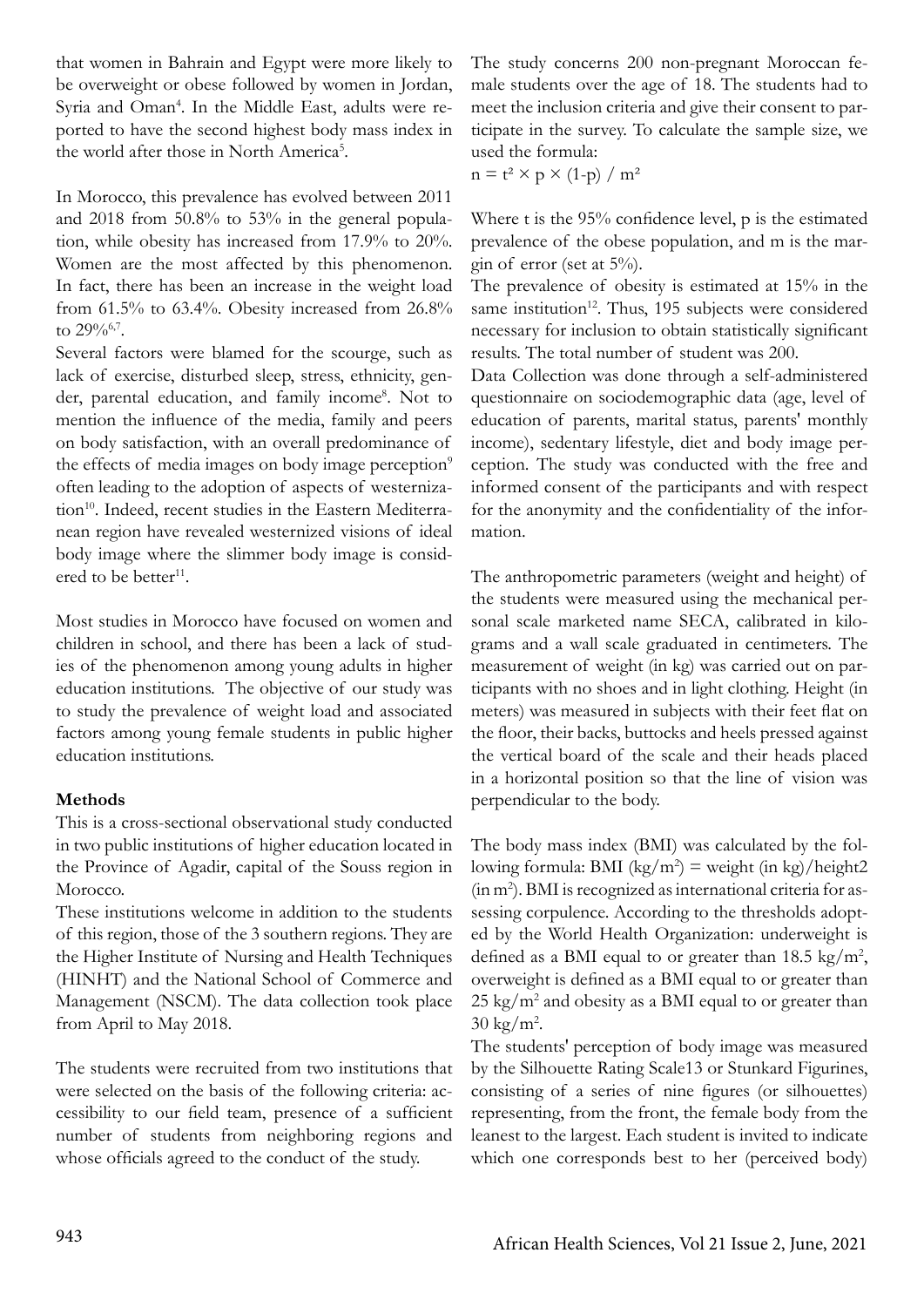and which one corresponds to what she would like to be (ideal body).

In all the analyses,  $P \leq 0.05$  was considered statistically significant.

Data were analysed using the statistical data processing software SPSS version 13.0. Qualitative variables were described in numbers and percentages and then compared by chi-square and Fisher exact tests considering the conditions of application of each one. Quantitative variables were described in mean ± standard deviation. The prevalence of obesity/overweight was calculated by relating the number of overweight and obese students to the total number of students.

Factors associated with obesity/overweight were determined by binary logistic regression to calculate the odds ratios (OR) and a 95% confidence interval (CI).

#### **Results**

The socioeconomic characteristics and the anthropometric parameters of participants are presented in Table 1. The distribution by ethnicity shows that 48.5% and 44% were of Amazigh and Arab ethnicity respectively. More than 52.5% of the parents had a monthly income of at least 7500 Moroccan Dirham (MAD).

The mean age was  $19.64 \pm 1.22$  years, with a mean weight of 58.01±8.86 Kg kg and an average height of 1.618 m  $\pm$ 5.961 cm. For body mass index (BMI) average was  $22.20 \pm 3.525$  kg/m<sup>2</sup>.

**Table 1:** Distribution of female students according to socio-demographic characteristics and body mass index (n=200).

| $\frac{0}{0}$<br><b>Variables</b><br>$\mathbf N$<br>standard deviation<br>$19,65 \pm 1.22$<br>Age<br>L,<br>BMI<br>22.20 $\pm$ 3.525 Kg/m <sup>2</sup><br><b>Poids</b><br>58.01 $\pm$ 8.86 Kg<br><b>Taille</b><br>1.62 m $\pm$ 5.961 cm<br>Level of study<br>1st year<br>86<br>43,00<br>2nd year<br>59<br>29,50<br>3rd year<br>55<br>27,50<br><b>Ethnicity</b><br>Amazigh<br>97<br>48,50<br>Arab<br>88<br>44,00<br>Saharian<br>15<br>7,50<br><b>Marital status</b><br>Single<br>98,50<br>197<br>Married<br>02<br>1,00<br>Divorced<br>01<br>0,50<br><b>Education level of parents</b><br>Illiterate<br>34<br>17,00<br>Primary<br>41<br>20,50<br>Secondary<br>35<br>17,50<br>Academic<br>90<br>45,00<br>Parents' monthly<br>income (Moroccan Dirham)<br>17<br>8,50<br>Less than 2500 |
|-----------------------------------------------------------------------------------------------------------------------------------------------------------------------------------------------------------------------------------------------------------------------------------------------------------------------------------------------------------------------------------------------------------------------------------------------------------------------------------------------------------------------------------------------------------------------------------------------------------------------------------------------------------------------------------------------------------------------------------------------------------------------------------|
|                                                                                                                                                                                                                                                                                                                                                                                                                                                                                                                                                                                                                                                                                                                                                                                   |
|                                                                                                                                                                                                                                                                                                                                                                                                                                                                                                                                                                                                                                                                                                                                                                                   |
|                                                                                                                                                                                                                                                                                                                                                                                                                                                                                                                                                                                                                                                                                                                                                                                   |
|                                                                                                                                                                                                                                                                                                                                                                                                                                                                                                                                                                                                                                                                                                                                                                                   |
|                                                                                                                                                                                                                                                                                                                                                                                                                                                                                                                                                                                                                                                                                                                                                                                   |
|                                                                                                                                                                                                                                                                                                                                                                                                                                                                                                                                                                                                                                                                                                                                                                                   |
|                                                                                                                                                                                                                                                                                                                                                                                                                                                                                                                                                                                                                                                                                                                                                                                   |
|                                                                                                                                                                                                                                                                                                                                                                                                                                                                                                                                                                                                                                                                                                                                                                                   |
|                                                                                                                                                                                                                                                                                                                                                                                                                                                                                                                                                                                                                                                                                                                                                                                   |
|                                                                                                                                                                                                                                                                                                                                                                                                                                                                                                                                                                                                                                                                                                                                                                                   |
|                                                                                                                                                                                                                                                                                                                                                                                                                                                                                                                                                                                                                                                                                                                                                                                   |
|                                                                                                                                                                                                                                                                                                                                                                                                                                                                                                                                                                                                                                                                                                                                                                                   |
|                                                                                                                                                                                                                                                                                                                                                                                                                                                                                                                                                                                                                                                                                                                                                                                   |
|                                                                                                                                                                                                                                                                                                                                                                                                                                                                                                                                                                                                                                                                                                                                                                                   |
|                                                                                                                                                                                                                                                                                                                                                                                                                                                                                                                                                                                                                                                                                                                                                                                   |
|                                                                                                                                                                                                                                                                                                                                                                                                                                                                                                                                                                                                                                                                                                                                                                                   |
|                                                                                                                                                                                                                                                                                                                                                                                                                                                                                                                                                                                                                                                                                                                                                                                   |
|                                                                                                                                                                                                                                                                                                                                                                                                                                                                                                                                                                                                                                                                                                                                                                                   |
|                                                                                                                                                                                                                                                                                                                                                                                                                                                                                                                                                                                                                                                                                                                                                                                   |
|                                                                                                                                                                                                                                                                                                                                                                                                                                                                                                                                                                                                                                                                                                                                                                                   |
|                                                                                                                                                                                                                                                                                                                                                                                                                                                                                                                                                                                                                                                                                                                                                                                   |
|                                                                                                                                                                                                                                                                                                                                                                                                                                                                                                                                                                                                                                                                                                                                                                                   |
|                                                                                                                                                                                                                                                                                                                                                                                                                                                                                                                                                                                                                                                                                                                                                                                   |
|                                                                                                                                                                                                                                                                                                                                                                                                                                                                                                                                                                                                                                                                                                                                                                                   |
| 54                                                                                                                                                                                                                                                                                                                                                                                                                                                                                                                                                                                                                                                                                                                                                                                |
| 27,00<br>2500-5000<br>34<br>17,00                                                                                                                                                                                                                                                                                                                                                                                                                                                                                                                                                                                                                                                                                                                                                 |
| 5000-7500<br>42<br>21,00                                                                                                                                                                                                                                                                                                                                                                                                                                                                                                                                                                                                                                                                                                                                                          |
| 7500-10000<br>53<br>26,50                                                                                                                                                                                                                                                                                                                                                                                                                                                                                                                                                                                                                                                                                                                                                         |
| More than 10000                                                                                                                                                                                                                                                                                                                                                                                                                                                                                                                                                                                                                                                                                                                                                                   |
| Body mass index (BMI) in Kg/m2<br>32<br>16.00                                                                                                                                                                                                                                                                                                                                                                                                                                                                                                                                                                                                                                                                                                                                     |
| Less than 18.5                                                                                                                                                                                                                                                                                                                                                                                                                                                                                                                                                                                                                                                                                                                                                                    |
| 120<br>60,00<br>$[18.5 - 25]$                                                                                                                                                                                                                                                                                                                                                                                                                                                                                                                                                                                                                                                                                                                                                     |
| 42<br>21,00<br>$[25-30]$                                                                                                                                                                                                                                                                                                                                                                                                                                                                                                                                                                                                                                                                                                                                                          |
| 06<br>3,00<br>$[30-35]$                                                                                                                                                                                                                                                                                                                                                                                                                                                                                                                                                                                                                                                                                                                                                           |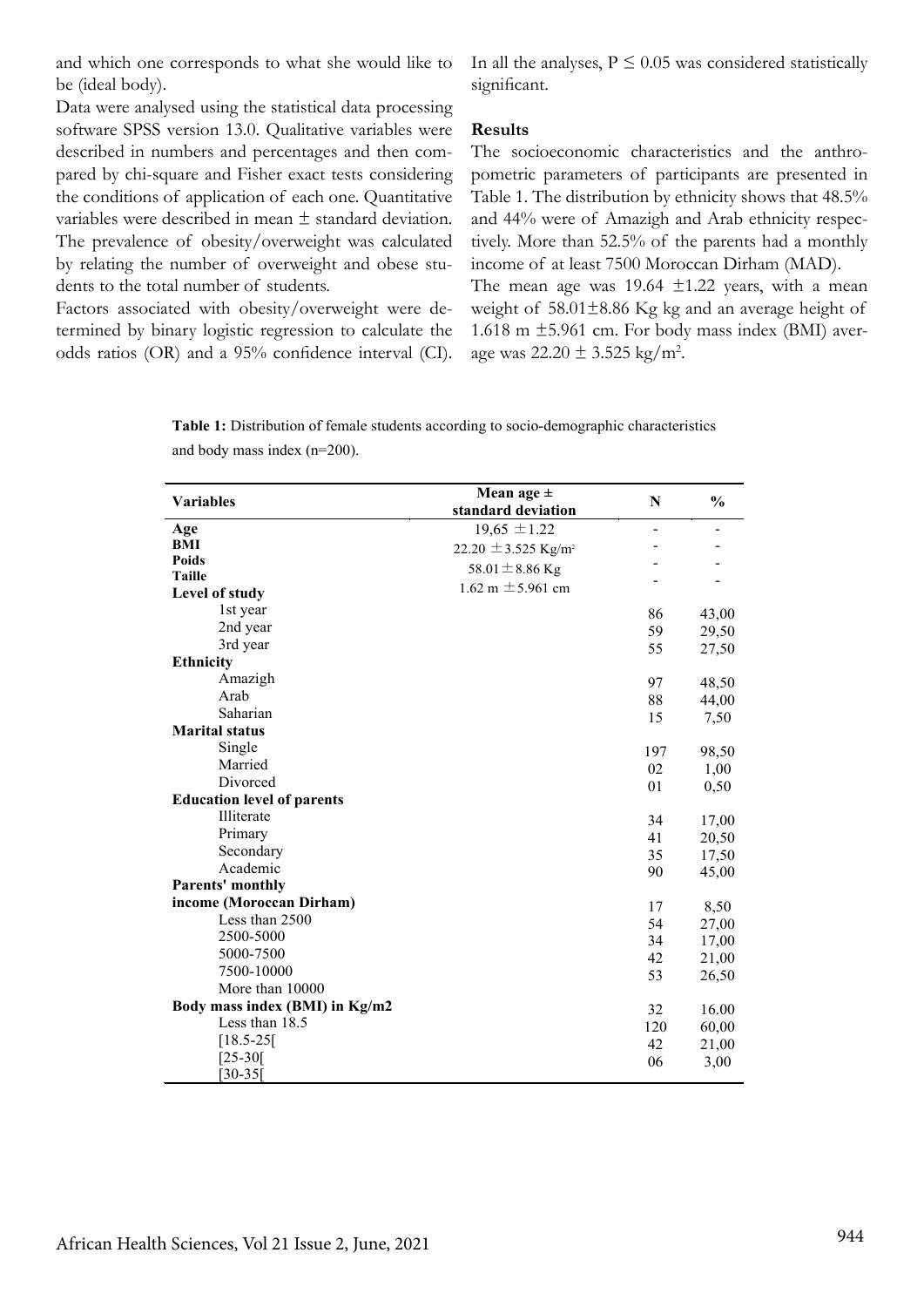The prevalence of obesity and overweight in our study was 21% and 3% respectively.

Table 2 shows the anthropometric parameters of fe-

male student by age strata. The results indicate that the mean of body mass index increased with age up to 22 years.

|               | Less than 18 years    | $18 - 19$           | $20 - 22$           | More than 22 years |
|---------------|-----------------------|---------------------|---------------------|--------------------|
| $BMI$ (kg/m2) | $22.11 \pm 3.44$      | $22.17\pm3.84$      | $22,37\pm2,77$      | $21,89\pm4,25$     |
| Weight (kg)   | $58,70\pm8.49$        | $57,64\pm9.29$      | $58,43\pm8,10$      | $55,33\pm 12,50$   |
| Height $(m)$  | $1,63 \pm 0,05.59$ cm | $1,61 \pm 6.012$ cm | $1,616 \pm 6.23$ cm | $1,59\pm,02.89$ cm |

**Table 2:** Anthropometric parameters of participants by age strata.

#### **Perception and satisfaction with weight**

**Physical activity and sedentary lifestyle**

Almost two-thirds (126, 63%) of the students were dissatisfied with their body weight and 65.5% didn't want to gain weight. The reasons given for this refusal were reading magazines and the media, family and friends with proportions of 24%, 23% and 20% respectively. As for perceptions of obesity and overweight, more than three-quarters considered obesity as a disease and the rest as normal or a sign of beauty.

The study revealed that more than half of the female students (58%) were not physically active. Of those students who were active, only 34% were active daily or often. As for the time spent in front of a television screen, 47% of the population studied spent more than 2 hours a day in front of it. Concerning eating cake and fast food, 29.5% of the students said they did it daily (table 3).

**Table 3:** Weight load by student's perceptions and behaviors (n=200).

|                                             |     |                | $\frac{0}{0}$             |
|---------------------------------------------|-----|----------------|---------------------------|
| <b>Variables</b>                            | N   | $\%$           | BMI > 25Kg/m <sup>2</sup> |
| Satisfaction with your weight*              |     |                |                           |
| No                                          | 125 | 62.50          | 32                        |
| Yes                                         | 75  | 37.50          | 09.30                     |
| Desire for gaining weight                   |     |                |                           |
| N <sub>0</sub>                              | 131 | 65.5           | 34.40                     |
| Yes                                         | 69  | 33.50          | 2.90                      |
| Practice of physical activity               |     |                |                           |
| N <sub>0</sub>                              | 115 | 57.50          | 26.1                      |
| Yes                                         | 85  | 42.50          | 20                        |
| Frequency of physical activity              |     |                |                           |
| Daily                                       | 14  | $\overline{7}$ | $\Omega$                  |
| Often                                       | 54  | 27             | 24.1                      |
| Rarely/never                                | 132 | 66             | 25                        |
| Perception of obesity and overweight        |     |                |                           |
| Normal                                      | 42  | 21             | 14.3                      |
| <b>Disease</b>                              | 158 | 79             | 25.9                      |
| TV watching frequency                       |     |                |                           |
| Less than 2 hours a day                     | 107 | 53.5           | 20.6                      |
| $2:00$ a.m.-4:00 a day.                     | 62  | 31             | 24.2                      |
| More than 4 hours a day                     | 31  | 15.5           | 32.3                      |
| Frequency of consumption of sugar/fast-food |     |                |                           |
| Always                                      | 59  | 29.5           | 37.3                      |
| Often                                       | 95  | 47.5           | 17.9                      |
| Rarely                                      | 46  | 23             | 17.4                      |

For the perception of body image, three quarters (75.5%) of the students had chosen the image that really represented them. In fact, 74.16% of students with normal BMIs chose figures 3 and 4, which represented normal body images and almost all 91.50% of overweight or obese students considered figures 5 to 9 to be their current body images.

As for the perception of the ideal body, 91% of normal-weight and 81% of overweight students chose Figures 3 and 4 as the ideal body image. However, 40% and 20% of the obese students selected images 5 and 6 corresponding to overweight and obesity respectively (Figure 1 and Table 4).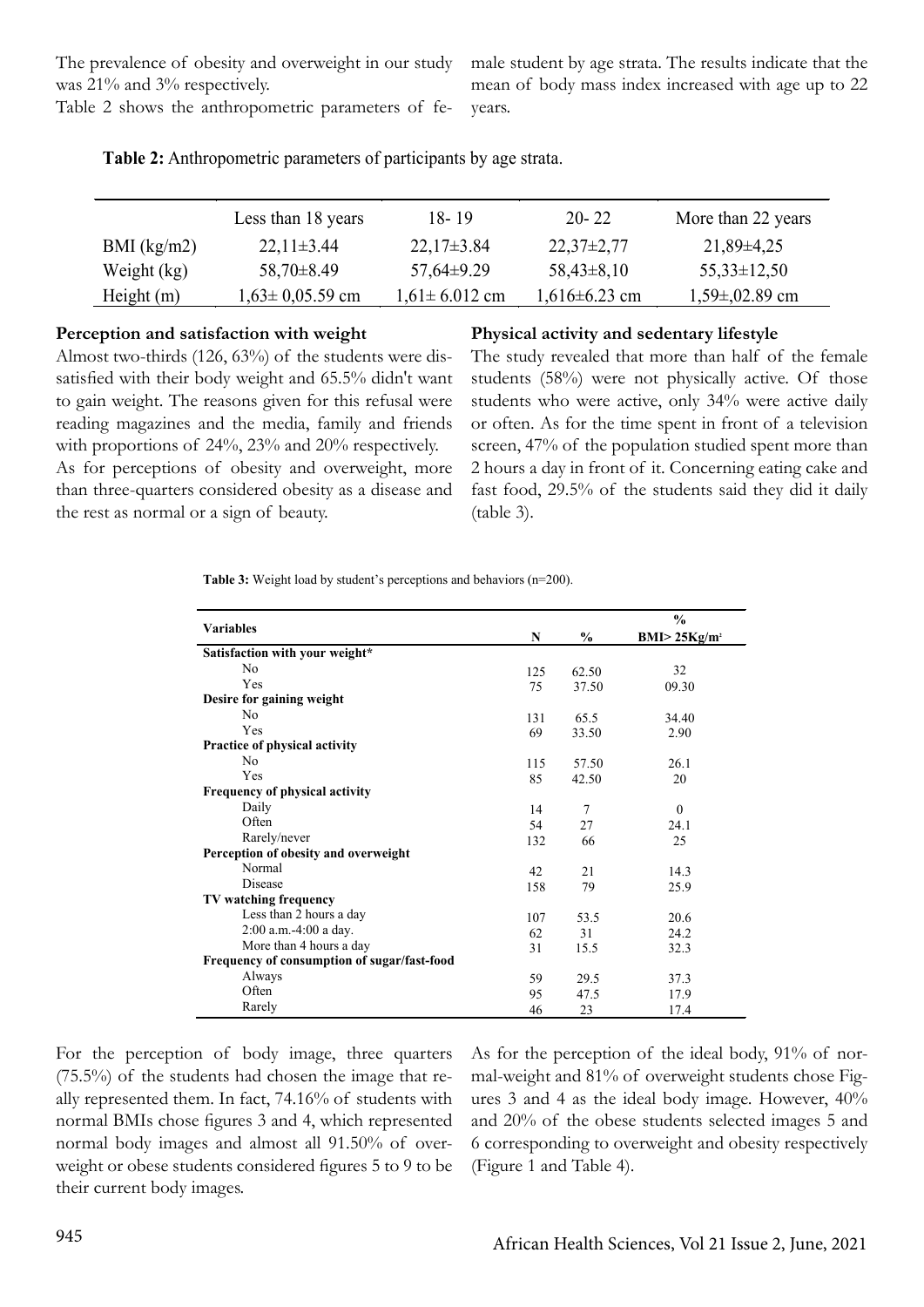

**Figure 1:** Stunkard Figurines representing the female body from the leanest to the largest

| Weight           | <b>Number</b> | Silhouette            | <b>Figure Number</b> |              |       |       |       |       |       |      |      |
|------------------|---------------|-----------------------|----------------------|--------------|-------|-------|-------|-------|-------|------|------|
| load             |               |                       | 1                    | $\mathbf{2}$ | 3     | 4     | 5     | 6     | 7     | 8    | 9    |
| Normal<br>weight | 120           | Current<br>silhouette | 3.33                 | 7.5          | 35.83 | 38.33 | 13.33 | 0.83  | 0.83  | 0.0  | 0.0  |
|                  |               | Ideal<br>Silhouette   | 0.83                 | 3.33         | 34.16 | 56.66 | 5.0   | 0.0   | 0.0   | 0.0  | 0.0  |
| Overweight       | 42            | Current<br>silhouette | 0.0                  | 2.4          | 2.4   | 4.76  | 42.85 | 26.19 | 14.28 | 0.14 | 0.0  |
|                  |               | Ideal<br>Silhouette   | 0.0                  | 2.38         | 16.66 | 64.28 | 16.66 | 0.0   | 0.0   | 0.0  | 0.0  |
| Obesity          | 5             | Current<br>silhouette | 0.0                  | 0.0          | 0.0   | 0.0   | 20.0  | 20.0  | 0.0   | 40.0 | 20.0 |
|                  |               | Ideal<br>Silhouette   | 0.0                  | 0.0          | 0.0   | 40.0  | 40.0  | 20.0  | 0.0   | 0.0  | 0.0  |

**Table 4:** Proportion of students as a function of selected figures

BMI = body mass index

The univariate logistic analysis revealed that the sugar intake, parental primary education and study institution were significantly associated with weight load (Table 5).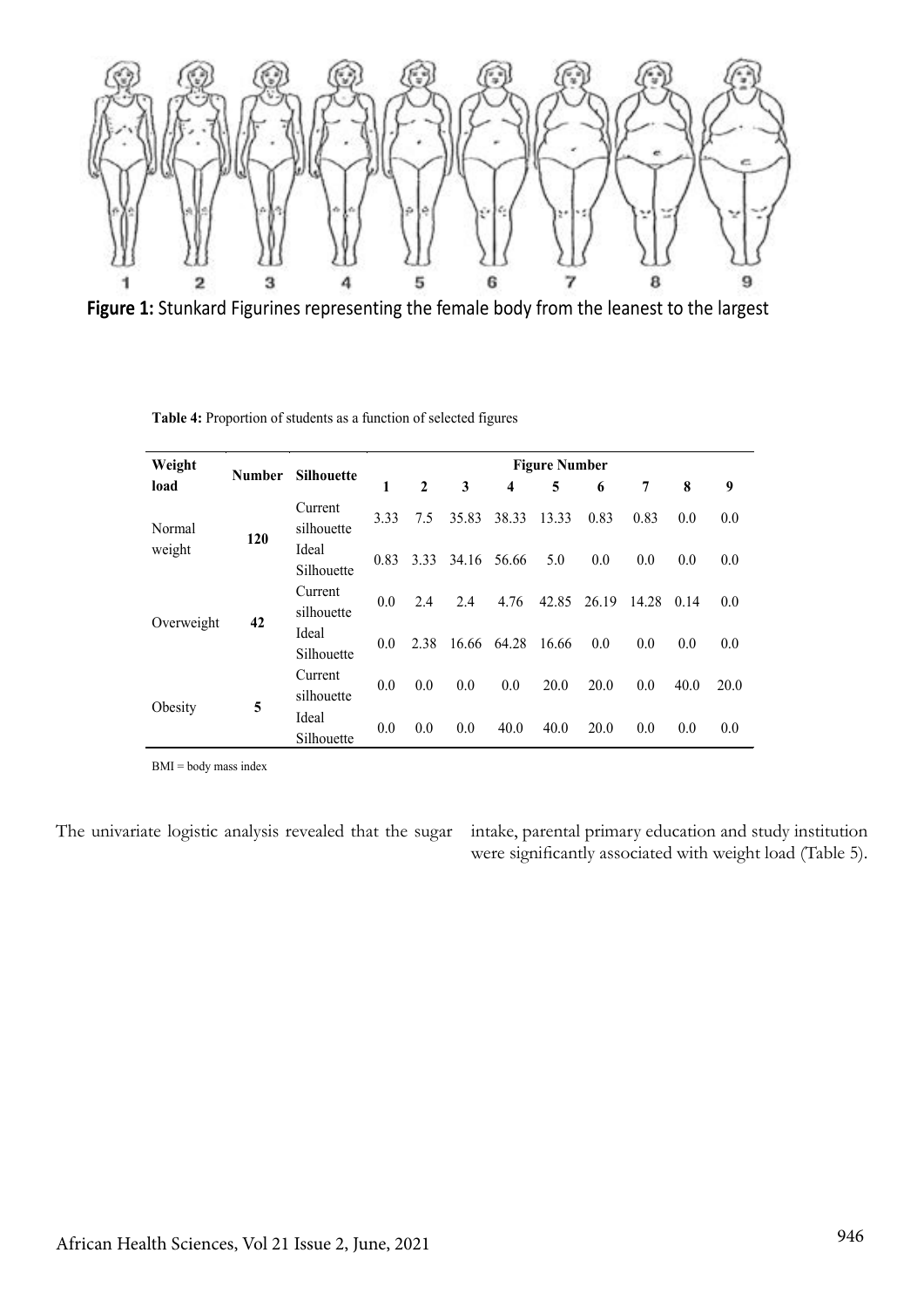| $\frac{1}{2}$<br><b>Variables</b>  | <b>OR</b>    | IC à $95%$      | $\mathbf{p}$ | $\frac{6}{6}$<br>BMI > 25Kg/m <sup>2</sup> |
|------------------------------------|--------------|-----------------|--------------|--------------------------------------------|
| Age                                | 0.97         | $[0.71 - 1.21]$ | 0.58         |                                            |
| <b>Education level</b>             |              |                 |              |                                            |
| 1st year                           | 1            |                 |              | 19.8                                       |
| 2nd year                           | 1.26         | $[0.57 - 2.81]$ | 0.57         | 23.7                                       |
| 3rd year                           | 1.66         | $[0.76 - 3.66]$ | 0.20         | 29.1                                       |
| <b>Ethnicity:</b>                  |              |                 |              |                                            |
| Amazigh                            | 1            |                 |              | 20.6                                       |
| Arab and Sahrian                   | 1.37         | $[0.71 - 2.64]$ | 0.35         | 26.20                                      |
| <b>Study institution</b>           |              |                 |              |                                            |
| <b>NSCG</b>                        | $\mathbf{1}$ |                 |              | 17.0                                       |
| <b>HINHT</b>                       | 2.09         | $[1.07 - 4.11]$ | 0.032        | 30.0                                       |
| <b>Education level of parents:</b> |              |                 |              |                                            |
| Illiterate                         | 1.04         | $[0.39 - 2.76]$ | 0.94         | 20.6                                       |
| Primary                            | 2.31         | $[1.02 - 5.23]$ | 0.04         | 36.6                                       |
| Secondary                          | 1.00         | $[0.38 - 2.65]$ | 1.00         | 20.0                                       |
| University                         | 1            |                 |              | 20.0                                       |
| Parental income (Moroccan Dirham)  |              |                 |              |                                            |
| Less than 5000                     | 1.27         | $[0.61 - 2.64]$ | 0.51         | 25.4                                       |
| 5000 to 7500[                      | 1.35         | $[0.54 - 3.35]$ | 0.52         | 26.5                                       |
| Higher than 7500                   | 1            |                 |              | 21.1                                       |
| TV watching duration               |              |                 |              |                                            |
| Less than 2h                       | 1            |                 |              | 20.6                                       |
| 2h to 4h                           | 0.54         | $[0.22 - 1.32]$ | 0.40         | 24.2                                       |
| Higher than 4h                     | 0.67         | $[0.26 - 1.73]$ | 0.41         | 32.3                                       |
| <b>Physical exercises</b>          |              |                 |              |                                            |
| N <sub>0</sub>                     | 0.71         | $[0.36 - 1.39]$ | 0.32         | 26.1                                       |
| Yes                                | 1            |                 |              | 20.0                                       |
| Sugar and fast food using          |              |                 |              |                                            |
| Always                             | 2.82         | $[1.12 - 7.14]$ | 0.03         | 37.3                                       |
| Often                              | 1.03         | $[0.41 - 2.61]$ | 0.94         | 17.9                                       |
| Rarely                             | 1            |                 |              | 17.4                                       |

**Table 5:** Factors associated with the weight load among female students in higher education in southern Morocco in univariate analysis (n=200).

BMI = body mass index IC: Confidence interval OR: Odds Ratio

HINHT: Higher Institute of Nursing and Health Techniques

NSCM : National School of Commerce and Management.

#### **Discussion**

This survey investigated the prevalence of overweight and obesity and associated factors among female students at two institutions of higher education. In this study, almost a quarter of the female students were overweight. In Marrakech 15.7% of female medical students were overweight and 1.3% obese<sup>12</sup>. In other study conducted in the School of Medicine and Health Science of the University of Development Studies in Ghana, obesity was  $4.5\%$  among female students<sup>14</sup>. At the Universities of Douala and Nangui Abrogoua in Côte d'Ivoire similar results for overweight (26.44%) were found and for obesity the prevalence was  $23\%^{15,16}$ . At the University of Assuit in Egypt, a study revealed that the prevalence of overweight is 24.6% 11 while it is 33.6% among adolescent girls in Dubai in the United Arab Emirates,  $20.5\%$  of whom were obese<sup>10</sup>. The observed differences could be explained by the size of the samples studied, the context of the study, the eating

habits and the change in perceptions of overweight and obesity.

Despite the low prevalence of obesity recorded and the low number of female students of Saharawi ethnicity, data analysis also showed that among female students of Saharawi ethnicity, the prevalence of obesity (6.66%) was three times higher than among students of other ethnicities (2.27% among Arabs and 2.06% among Amazigh). These results confirmed those of the study conducted among Sahrawi women in Laayoune<sup>17</sup>. However, there was no significant difference between BMI (obesity and overweight) and ethnic origin.

Univariate logistic regression analysis showed a significant relationship between parents' primary education level and weight load (OR=2.31 IC95% =  $[1.02 - 5.23]$ ). Parental income is not associated with the occurrence of obesity/overweight among female students. These results contradict those of other studies<sup>16,18</sup>. This may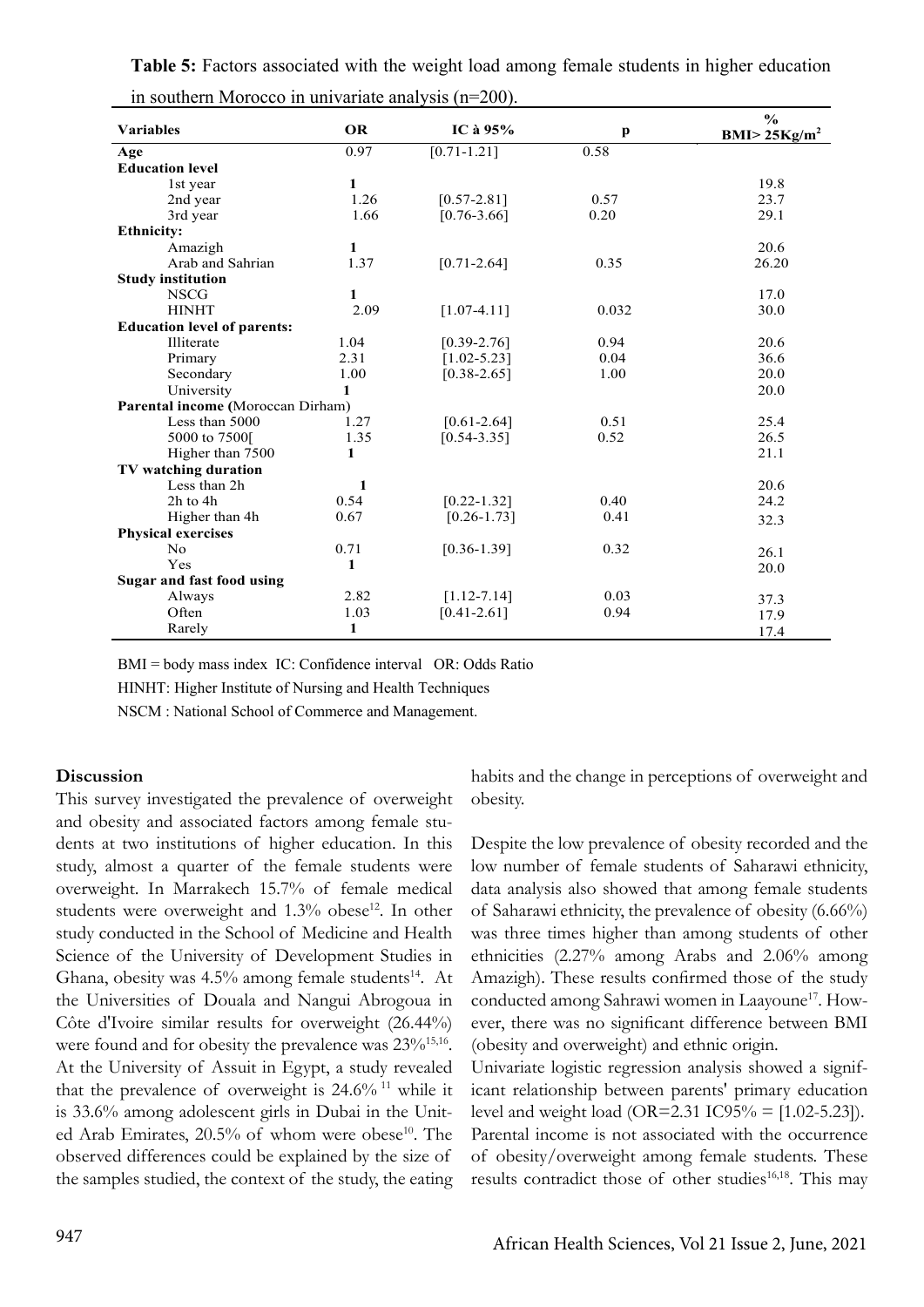be explained by the nature of the population studied -by these studies- which is composed of adult, non-student women with varying levels of education.

Several other factors conditioned the development of obesity and overweight. Among the students who practiced physical exercise, 58.8% were of normal weight, unlike the students who did not (58%), who were 26% overweight. Similar results among medical students revealed that among students who practiced sports, 88.8% were of normal weight and 22.8% of the others were overweight and obese<sup>12</sup>. However, no association was found between sport practice and obesity/overweight. Studies have shown that eating high-calorie, low-nutrient foods promote overweight and obesity<sup>8</sup>. As a result, the trend towards fast food consumption, especially among young people, may increase energy intake and thus increase the risk of being overweight<sup>19</sup>. Indeed, the results of the study showed that the frequency of cake and fast food consumption had a significant relationship with overweight and obesity. So, among overweight and obese students, 77% always or often consumed them. Other studies have shown that 76.4% of overweight and obese students consumed sweetened products and  $33.3\%$  consumed fat<sup>12</sup>.

The media (magazines, television and social networks) are important in changing the perception of the ideal body image. The study indicated that exposure to these media was positively related to the desire to lose weight. Our results are comparable to those of other studies in Western and Arab countries. Exposure to magazines $^{20}$ and television<sup>21</sup> was strongly associated with the desire to lose weight and therefore with dissatisfaction with body image among women. It was also reported that the more Arab women are exposed to Western models, the thinner they wanted to be. Similarly, authors<sup>22</sup> have reported that Western advertising and media have induced Jordanian women to want to be thinner. In Egypt, exposure to fashion magazines and television was found to be significantly associated with women's body dissatisfaction and desire to be slimmer<sup>23</sup>. In general, students who frequently read women's magazines are two to six times more at risk of weight loss than those who rarely read those $24$ . As for television, the risk of dieting for weight loss is higher among women and university students who are frequently exposed to fashion television channels<sup>24</sup>.

In terms of weight estimation, most participants were objective and our results were comparable to those reported in other studies<sup>21,25</sup>. However, there are others that have shown different results and that students tend

to over- or underestimate their body weight $10,26,27$ . As in other studies<sup>28</sup>, almost  $2/3$  of the students were dissatisfied with their body weight although the majority of them had a normal BMI. This proportion is twice that published by other studies<sup>29</sup>. This could be explained by the westernization of societal behaviors and the change in perception by preferring thinness to overweight and obesity. This dissatisfaction made them want to adopt attitudes in favor of weight loss<sup>25,30</sup>. This choice was guided by factors such as friends, family, magazines and mass media<sup>10,31,32</sup>.

Our study also revealed that weight perception is not related to ethnicity. Nevertheless, more than half of the Saharian students (n=15) considered overweight/ obesity to be normal, while more than three-quarters of the students from other ethnic groups considered it to be a disease. This difference could be explained by the cultural diversity between Moroccan ethnic groups and the effect of economic and socio-cultural modernization. Indeed, in the Arab culture, the thin woman was considered socially undesirable, while roundness is seen as a symbol of fertility and femininity<sup>33</sup>. However, this perception of Arab culture has changed, as thinner women are considered more attractive<sup>34</sup>. In African culture, even when black women perceive themselves to be overweight; they still see themselves as physically attractive35.

In southern Morocco, a fat woman is not only a sign of beauty but also of richness, while women's thinness is a sign of poverty<sup>36</sup>. However, others studies<sup>23</sup> have found that 81% of female university students in Kuwait thought that men preferred thin women.

#### **Study limitations**

For administrative reasons and the collaboration of the responsible persons, only two institutes of higher education were selected.

The results obtained were based on the students' statements, given the difficulty of carrying out a prospective study to assess the diet and physical activity of female students. To reduce this limitation, before administering the questionnaire, participants were sensitized to the importance of their statements to the study.

#### **Study forces**

Anthropometric measurements were made directly on the students,

Choice of institutes with limited access and welcoming students from the 3 southern regions.

One of the few studies conducted among female students in higher education.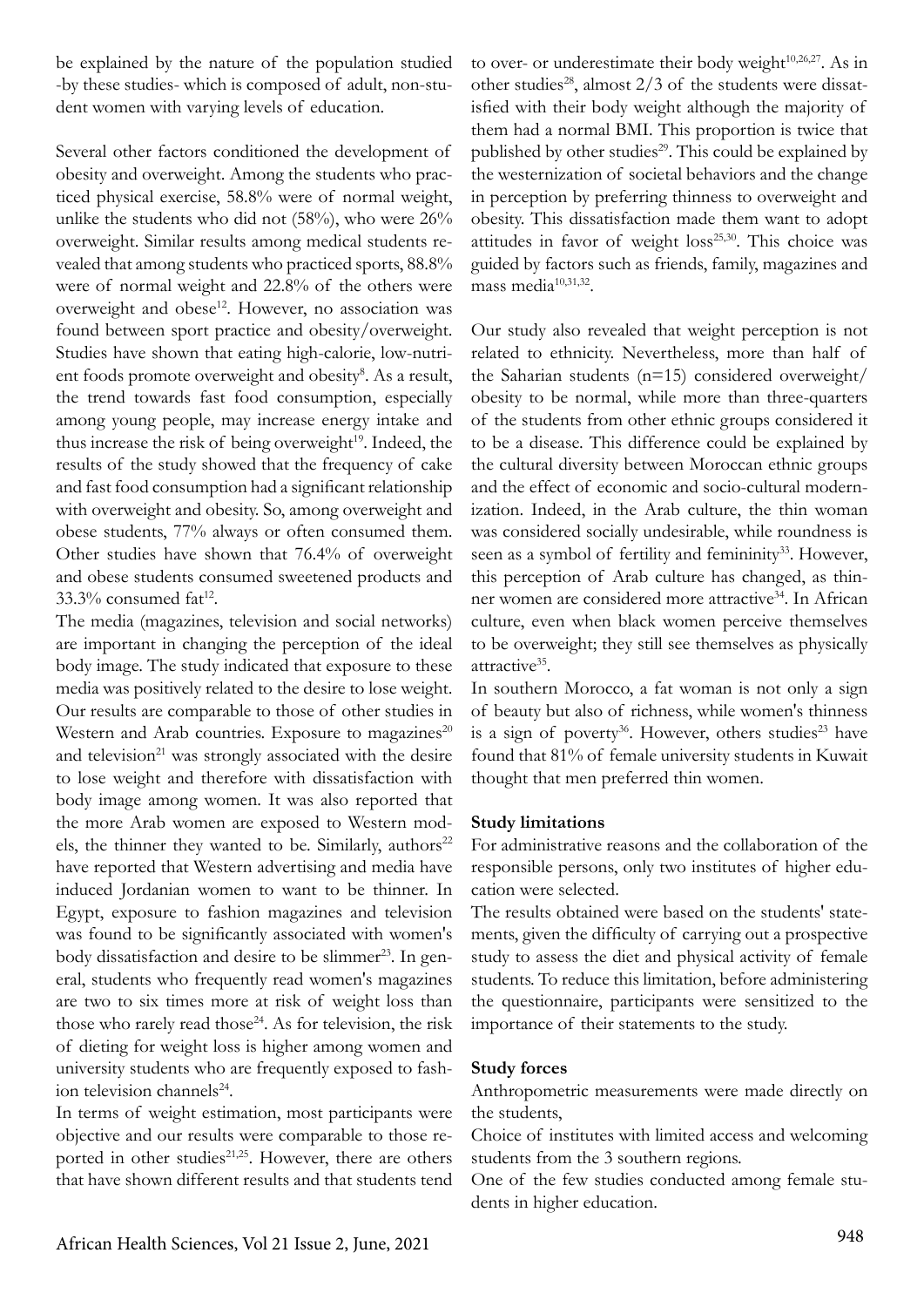### **Conclusion**

The results of the study revealed that a quarter of the participants were overweight and had behavioral risk factors such as a sedentary lifestyle and an unhealthy diet, which requires the promotion of a healthy lifestyle among our young students as well as psychological support for those dissatisfied with their body image. As well, it is advisable to conduct further studies to evaluate the lifestyle of these students, especially the dietary aspect and physical activity.

### **Ethics and consent to participate**

The information was obtained with the voluntary and informed consent of the participants. Similarly, the data collection instrument used (questionnaire) has the advantage of being impersonal since the information obtained cannot be linked to the participants and the subjects therefore feel more secure in terms of anonymity, confidentiality of information and respect for their privacy.

### **Acknowledgements**

The authors would like to thank the study participants and the staff and management of the study site institutions for their support during data collection.

### **Conflicts of interest**

The authors declare that they have no conflicts of interest.

### **References**

1. World Health Organization, Obésité: prévention et prise en charge de l'épidémie mondiale: rapport d'une consultation de l'OMS. 2003, Genève: Organisation mondiale de la Santé.

2. Basdevant, A., Médecine de l'obésité. 2010, Elsevier Masson.

3. Organisation mondiale de la santé. Obésité et surpoids: principaux repères. 2016 [cited consulté le 15/12/2019; Available from: https://www.who.int/fr/ news-room/fact-sheets/detail/obesity-and-overweight. 4. Musaiger AO, Overweight and obesity in eastern mediterranean region: prevalence and possible causes. *Journal of Obesity*, 2011. 2011.

5. Yusuf S, et al., Obesity and the risk of myocardial infarction in 27 000 participants from 52 countries: a case-control study. 2005. 366(9497): p. 1640-1649.

6. Minstère de la santé, Maroc, Enquête nationale sur les Facteurs de Risque communs des Maladies Non Transmissibles. 2017-2018.

7. Ministère de la prévision économique et du plan. Maroc, Enquête nationale sur les niveaux de vie des ménages 1998\_99, in ENCDM-2011. 1998-1999. p. 34. 8. Dessureault J, Les Déterminants DE L'obésité et DU Surpoids Chez Les Jeunes Au Canada. 2010.

9. Grogan SJJ.o.h.p., Body image and health: Contemporary perspectives. *Journal of Health Psychology*, 2006. 11(4): p. 523-530.

10. Musaiger A, AB Zaal, R D'souza, Body weight perception among adolescents in Dubai, United Arab Emirates. *Nutricion Hospitalaria*, 2012. 27(6): p. 1966- 1972.

11. EL Ansari W Dibba, Emily Labeeb, Shokria, et al. Body image concern and its correlates among male and female undergraduate students at Assuit University in Egypt. *Global Journal of Health Science*, 2014. 6(5): p. 105. 12. Karroumi MS. Paramètres anthropométriques et habitudes alimentaires chez les étudiants de médecine. Thèse de doctorat. 1988, Universite Cadi Ayyad.

13. Stunkard AT Sørensen, Schulsinger. Use of the Danish Adoption Register for the study of obesity and thinness. *Res. Publ. Assoc. Res. Nerv. Ment. Dis*, 1983. 60: p. 115.

14. Mogre VR Nyaba, S Aleyira. Lifestyle risk factors of general and abdominal obesity in students of the school of medicine and health science of the University of Development Studies, Tamale, Ghana. *ISRN Obesity*, 2014. 2014.

15. Kouakou AYF, A Kamagate, AP Yapo. Prévalence De l'Obésité En Milieu Jeune En Côte d'Ivoire. *Eur Sci J*, 2017. 13: p. 241-248.

16. El Rhazi K et al. Prevalence of obesity and associated sociodemographic and lifestyle factors in Morocco. *Public Health Nutrition*, 2011. 14(1): p. 160-167.

17. Rahim S, A Baali. Etude de l'obésité et quelques facteurs associés chez un groupe de femmes marocaines résidentes de la ville de Smara (sud du Maroc). *Antropo*, 24 (1), 2011. 24(1): p. 43-53.

18. El Hsaïni H et al. Coexistence de surpoids/obésité et d'anémie chez les femmes de Rabat-Salé. *Age* (*années*), 2013. 36(4): p. 0-4.

19. Niemeier HMet al. Fast food consumption and breakfast skipping: predictors of weight gain from adolescence to adulthood in a nationally representative sample. *Journal of adolescent Health*, 2006. 39(6): p. 842- 849.

20. Hawkins N et al. The impact of exposure to the thin-ideal media image on women. *Eating disorders*, 2004. 12(1): p. 35-50.

21. Tiggemann M. Television and adolescent body im-